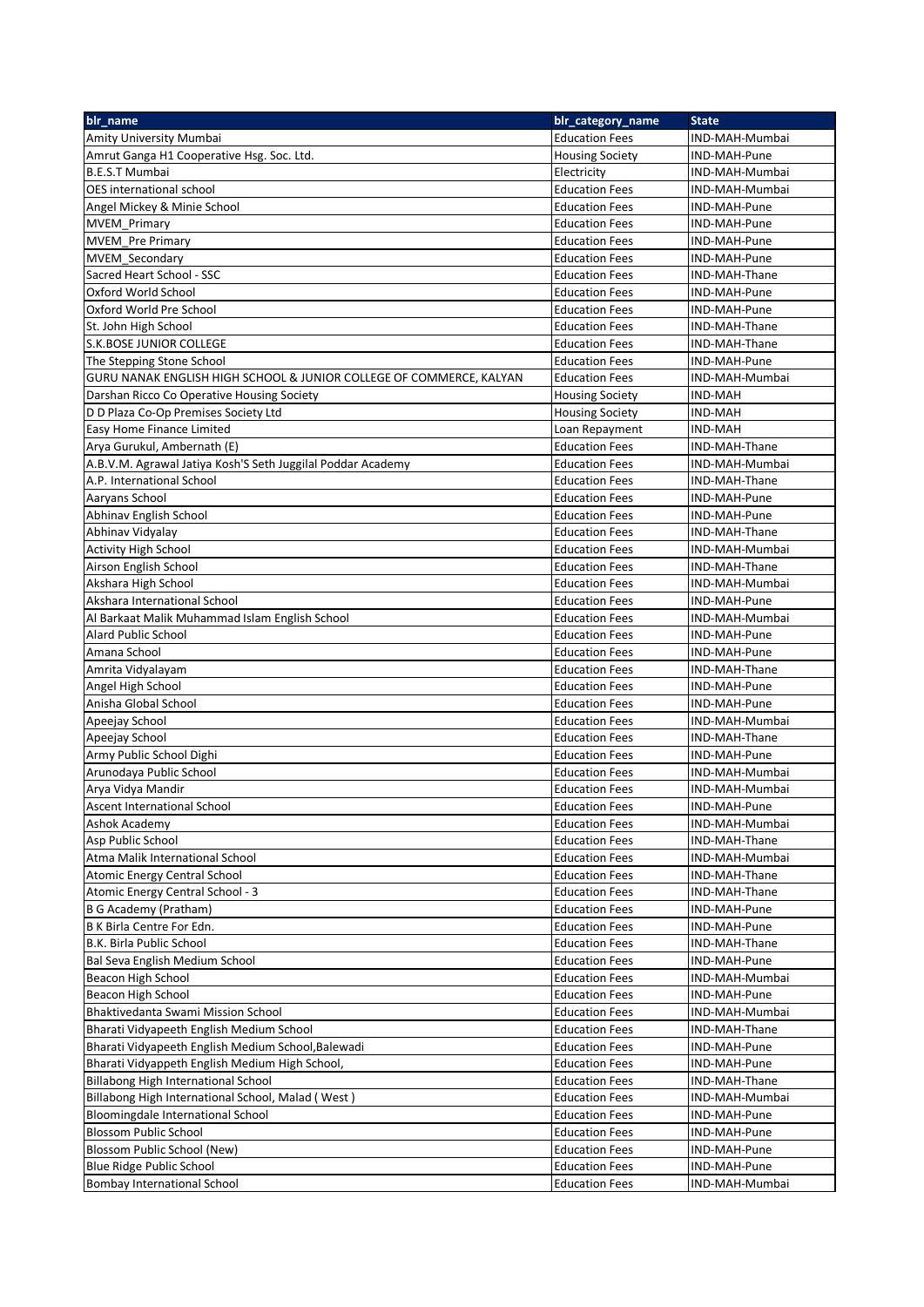| <b>Bombay Scottish School</b>                      | <b>Education Fees</b> | IND-MAH-Mumbai |
|----------------------------------------------------|-----------------------|----------------|
| <b>Bombay Scottish School</b>                      | <b>Education Fees</b> | IND-MAH-Mumbai |
| <b>Buds International School</b>                   | <b>Education Fees</b> | IND-MAH-Pune   |
| Caelum High School                                 | <b>Education Fees</b> | IND-MAH-Pune   |
| Cambridge School                                   | <b>Education Fees</b> | IND-MAH-Mumbai |
| Campion School                                     | <b>Education Fees</b> | IND-MAH-Mumbai |
| Cathedral & John Connon School                     | <b>Education Fees</b> | IND-MAH-Mumbai |
| <b>Centre Point School</b>                         | <b>Education Fees</b> | IND-MAH-Thane  |
| Chatrabhuj Narsee Memorial School                  | <b>Education Fees</b> | IND-MAH-Mumbai |
| Children'S Academy                                 | <b>Education Fees</b> | IND-MAH-Mumbai |
| Children'S Academy                                 | <b>Education Fees</b> | IND-MAH-Mumbai |
| Children'S Academy                                 | <b>Education Fees</b> | IND-MAH-Mumbai |
| Chinmaya Vidyalaya                                 | <b>Education Fees</b> | IND-MAH-Thane  |
| Christ Academy                                     | <b>Education Fees</b> | IND-MAH-Thane  |
| <b>Christ Church School</b>                        | <b>Education Fees</b> | IND-MAH-Mumbai |
| <b>Christ International Scholl</b>                 | <b>Education Fees</b> | IND-MAH-Latur  |
| City International School                          | <b>Education Fees</b> | IND-MAH-Pune   |
| City International School                          | <b>Education Fees</b> | IND-MAH-Pune   |
| <b>City International School</b>                   | <b>Education Fees</b> | IND-MAH-Pune   |
| City International School                          | <b>Education Fees</b> | IND-MAH-Pune   |
| City International School                          | <b>Education Fees</b> | IND-MAH-Mumbai |
| City International School Kothrud                  | <b>Education Fees</b> | IND-MAH-Pune   |
| City Pride School                                  | <b>Education Fees</b> | IND-MAH-Pune   |
| Darshan Academy                                    | <b>Education Fees</b> | IND-MAH-Pune   |
| Datta Meghe Wld Academy                            | <b>Education Fees</b> | IND-MAH-Thane  |
| Dattakala Shikshan Sanstha                         | <b>Education Fees</b> | IND-MAH-Pune   |
| Dav Public School                                  | <b>Education Fees</b> |                |
|                                                    |                       | IND-MAH-Thane  |
| Day Public School                                  | <b>Education Fees</b> | IND-MAH-Thane  |
| Dav Public School                                  | <b>Education Fees</b> | IND-MAH-Mumbai |
| Dav Public School                                  | <b>Education Fees</b> | IND-MAH-Pune   |
| Delhi Public School                                | <b>Education Fees</b> | IND-MAH-Thane  |
| Delhi Public School                                | <b>Education Fees</b> | IND-MAH-Pune   |
| Dhirubhai Ambani International School              | <b>Education Fees</b> | IND-MAH-Mumbai |
| Diamond Jubilee High School                        | <b>Education Fees</b> | IND-MAH-Mumbai |
| Dnyan Ganga Education Trust'S International School | <b>Education Fees</b> | IND-MAH-Mumbai |
| Dnyanasadhana Vidyaniketan                         | <b>Education Fees</b> | IND-MAH-Thane  |
| Dnyanvardhini English Medium School                | <b>Education Fees</b> | IND-MAH-Pune   |
| Dolphins International School                      | <b>Education Fees</b> | IND-MAH-Pune   |
| Don Bosco Senior Secondary School                  | <b>Education Fees</b> | IND-MAH-Thane  |
| Dr Mar Theophilus School                           | <b>Education Fees</b> | IND-MAH-Pune   |
| Dr. Cyrus Poonawalla English Medium School         | <b>Education Fees</b> | IND-MAH-Pune   |
| Dr.Kadam Gurukul, Indapur.                         | <b>Education Fees</b> | IND-MAH-Pune   |
| Drb Day Public School                              | <b>Education Fees</b> | IND-MAH-Thane  |
| <b>Dsk School</b>                                  | <b>Education Fees</b> | IND-MAH-Pune   |
| Dunne'S Institute                                  | <b>Education Fees</b> | IND-MAH-Mumbai |
| Eon Gyanankur English School                       | <b>Education Fees</b> | IND-MAH-Pune   |
| Euro School                                        | <b>Education Fees</b> | IND-MAH-Pune   |
| Euroschool                                         | <b>Education Fees</b> | IND-MAH-Thane  |
| Euroschool Airoli                                  | <b>Education Fees</b> | IND-MAH-Thane  |
| Fazlani International School                       | <b>Education Fees</b> | IND-MAH-Pune   |
| G G International School                           | <b>Education Fees</b> | IND-MAH-Pune   |
| G S Shetty International School                    | <b>Education Fees</b> | IND-MAH-Mumbai |
| G.D. Somani Memorial School                        | <b>Education Fees</b> | IND-MAH-Mumbai |
| Ganesh International School, Chikhali              | <b>Education Fees</b> | IND-MAH-Pune   |
| Global Indian International School                 | <b>Education Fees</b> | IND-MAH-Pune   |
| Global Knowledge Public School                     | <b>Education Fees</b> | IND-MAH-Latur  |
| Global School                                      | <b>Education Fees</b> | IND-MAH-Latur  |
| Glory English Medium School                        | <b>Education Fees</b> | IND-MAH-Pune   |
| Gokuldham High School & Junior College             | <b>Education Fees</b> | IND-MAH-Mumbai |
| Goldcrest High                                     | <b>Education Fees</b> | IND-MAH-Latur  |
| Gopal Sharma International School                  | <b>Education Fees</b> | IND-MAH-Mumbai |
| Gopals Garden High School                          | <b>Education Fees</b> | IND-MAH-Mumbai |
| Gopi Birla Memorial School                         | <b>Education Fees</b> | IND-MAH-Mumbai |
|                                                    |                       |                |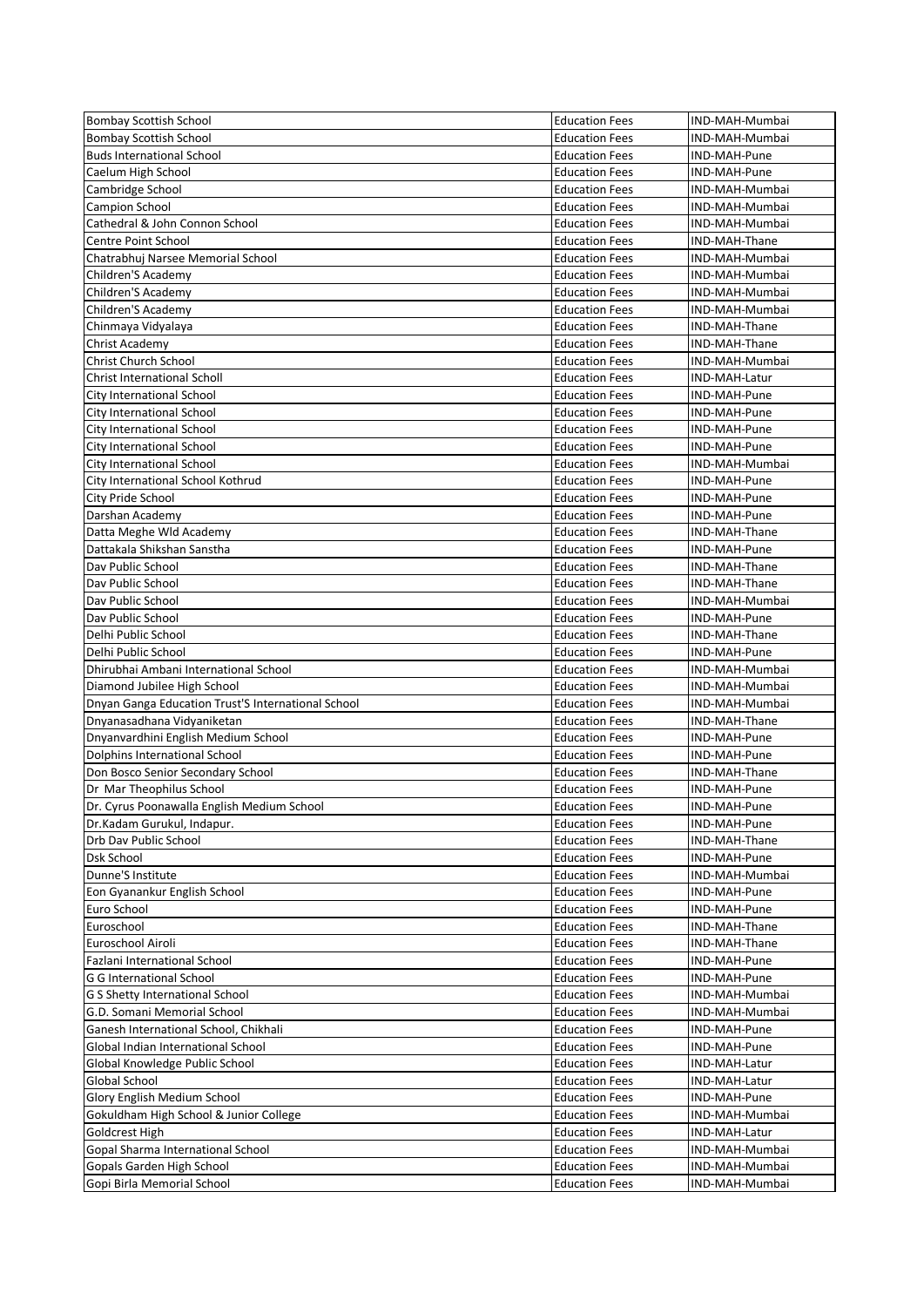| Goregaon Education Society'S English Medium School                            | <b>Education Fees</b> | IND-MAH-Mumbai |
|-------------------------------------------------------------------------------|-----------------------|----------------|
| Greenlawns High School                                                        | <b>Education Fees</b> | IND-MAH-Mumbai |
| Greenlawns School                                                             | <b>Education Fees</b> | IND-MAH-Mumbai |
| <b>Guardian School</b>                                                        | <b>Education Fees</b> | IND-MAH-Mumbai |
| <b>Gundecha Education Academy</b>                                             | <b>Education Fees</b> | IND-MAH-Mumbai |
| Gurukul English Medium School                                                 | <b>Education Fees</b> | IND-MAH-Pune   |
| Gurukul School                                                                | <b>Education Fees</b> | IND-MAH-Pune   |
| H.V.B. Academy                                                                | <b>Education Fees</b> | IND-MAH-Mumbai |
|                                                                               |                       |                |
| Hasanat High School                                                           | <b>Education Fees</b> | IND-MAH-Mumbai |
| High Vision International School                                              | <b>Education Fees</b> | IND-MAH-Pune   |
| Hiranandani Foundation School                                                 | <b>Education Fees</b> | IND-MAH-Mumbai |
| Hiranandani Foundation School                                                 | <b>Education Fees</b> | IND-MAH-Thane  |
| Holy Angel'S School & Jr. College.                                            | <b>Education Fees</b> | IND-MAH-Thane  |
| Holy Faith English School                                                     | <b>Education Fees</b> | IND-MAH-Thane  |
| <b>Holy Spirit Convent School</b>                                             | <b>Education Fees</b> | IND-MAH-Pune   |
| Holy Writ High School                                                         | <b>Education Fees</b> | IND-MAH-Thane  |
| Hume Mchenry Memorial High School Of S.D.A.                                   | <b>Education Fees</b> | IND-MAH-Pune   |
| Hutchings High School & Junior College                                        | <b>Education Fees</b> | IND-MAH-Pune   |
| <b>Hutchings School</b>                                                       | <b>Education Fees</b> | IND-MAH-Pune   |
| Indian Education Society Orion                                                | <b>Education Fees</b> | IND-MAH-Mumbai |
|                                                                               | <b>Education Fees</b> |                |
| Indian Education Society'S Manik Vidyamandir                                  |                       | IND-MAH-Mumbai |
| <b>Indira National School</b>                                                 | <b>Education Fees</b> | IND-MAH-Pune   |
| Infant Jesus International School                                             | <b>Education Fees</b> | IND-MAH-Thane  |
| Innovera School                                                               | <b>Education Fees</b> | IND-MAH-Pune   |
| J. V. Patil International School                                              | <b>Education Fees</b> | IND-MAH-Pune   |
| J.B. Petit High School                                                        | <b>Education Fees</b> | IND-MAH-Mumbai |
| Jaihind School, Udgir                                                         | <b>Education Fees</b> | IND-MAH-Latur  |
| Jaipuriar School                                                              | <b>Education Fees</b> | IND-MAH-Thane  |
| Jamnabai Narsee School                                                        | <b>Education Fees</b> | IND-MAH-Mumbai |
| Jankidevi Public School                                                       | <b>Education Fees</b> | IND-MAH-Mumbai |
| Jasudben M.L. School                                                          | <b>Education Fees</b> | IND-MAH-Mumbai |
| Jayawant Public School                                                        | <b>Education Fees</b> | IND-MAH-Pune   |
|                                                                               |                       |                |
| Jbcn International School                                                     | <b>Education Fees</b> | IND-MAH-Mumbai |
| Jindal Vidya Mandir                                                           | <b>Education Fees</b> | IND-MAH-Thane  |
| Jnana Prabodhini Prashala                                                     | <b>Education Fees</b> | IND-MAH-Pune   |
| John Xxiii School                                                             | <b>Education Fees</b> | IND-MAH-Thane  |
| Kaivalya Vidya Niketan                                                        | <b>Education Fees</b> | IND-MAH-Pune   |
| Kapol Vidyanidhi International School                                         | <b>Education Fees</b> | IND-MAH-Mumbai |
| Kline Memorial School                                                         | <b>Education Fees</b> | IND-MAH-Pune   |
| Kohinoor International School                                                 | <b>Education Fees</b> | IND-MAH-Mumbai |
| Kukadi Valley Public School                                                   | <b>Education Fees</b> | IND-MAH-Pune   |
| Lady Ratanbai And Sir Mathuradas Vissanji Academy                             | <b>Education Fees</b> | IND-MAH-Mumbai |
| Lakshdham High School                                                         | <b>Education Fees</b> | IND-MAH-Mumbai |
| Late Babanrao Gabaji Gawali Charitable Trusts Spg International Public School |                       | IND-MAH-Pune   |
|                                                                               | <b>Education Fees</b> |                |
| Learners' Academy                                                             | <b>Education Fees</b> | IND-MAH-Mumbai |
| Lodha World School                                                            | <b>Education Fees</b> | IND-MAH-Thane  |
| Lodha World School, Thane                                                     | <b>Education Fees</b> | IND-MAH-Thane  |
| Lok Puram Public School                                                       | <b>Education Fees</b> | IND-MAH-Mumbai |
| Lokhandwala Foundation School                                                 | <b>Education Fees</b> | IND-MAH-Mumbai |
| Lokseva Eschool                                                               | <b>Education Fees</b> | IND-MAH-Pune   |
| M E S Boys High School & Jr College                                           | <b>Education Fees</b> | IND-MAH-Pune   |
| M.S.B. Educational Institute                                                  | <b>Education Fees</b> | IND-MAH-Mumbai |
| Mahapragya Public School                                                      | <b>Education Fees</b> | IND-MAH-Mumbai |
| Mahatma Gandhi English School                                                 | <b>Education Fees</b> | IND-MAH-Latur  |
| Mamasaheb Khandge English Medium School                                       | <b>Education Fees</b> | IND-MAH-Pune   |
| Manav Mandirs Smt. Nandkumar Rasiklal P. Seth Multipurpose High School        |                       | IND-MAH-Mumbai |
|                                                                               | <b>Education Fees</b> |                |
| Maneckji Cooper Education Trust School                                        | <b>Education Fees</b> | IND-MAH-Mumbai |
| Mansukhbhai Kothari National School                                           | <b>Education Fees</b> | IND-MAH-Pune   |
| Marble Arch School                                                            | <b>Education Fees</b> | IND-MAH-Mumbai |
| Master Mind Global English School                                             | <b>Education Fees</b> | IND-MAH-Pune   |
| Matrix Academy School                                                         | <b>Education Fees</b> | IND-MAH-Thane  |
| Mehernosh Boman Burjor Irani Educational Academy                              | <b>Education Fees</b> | IND-MAH-Thane  |
| Meridian School                                                               | <b>Education Fees</b> | IND-MAH-Mumbai |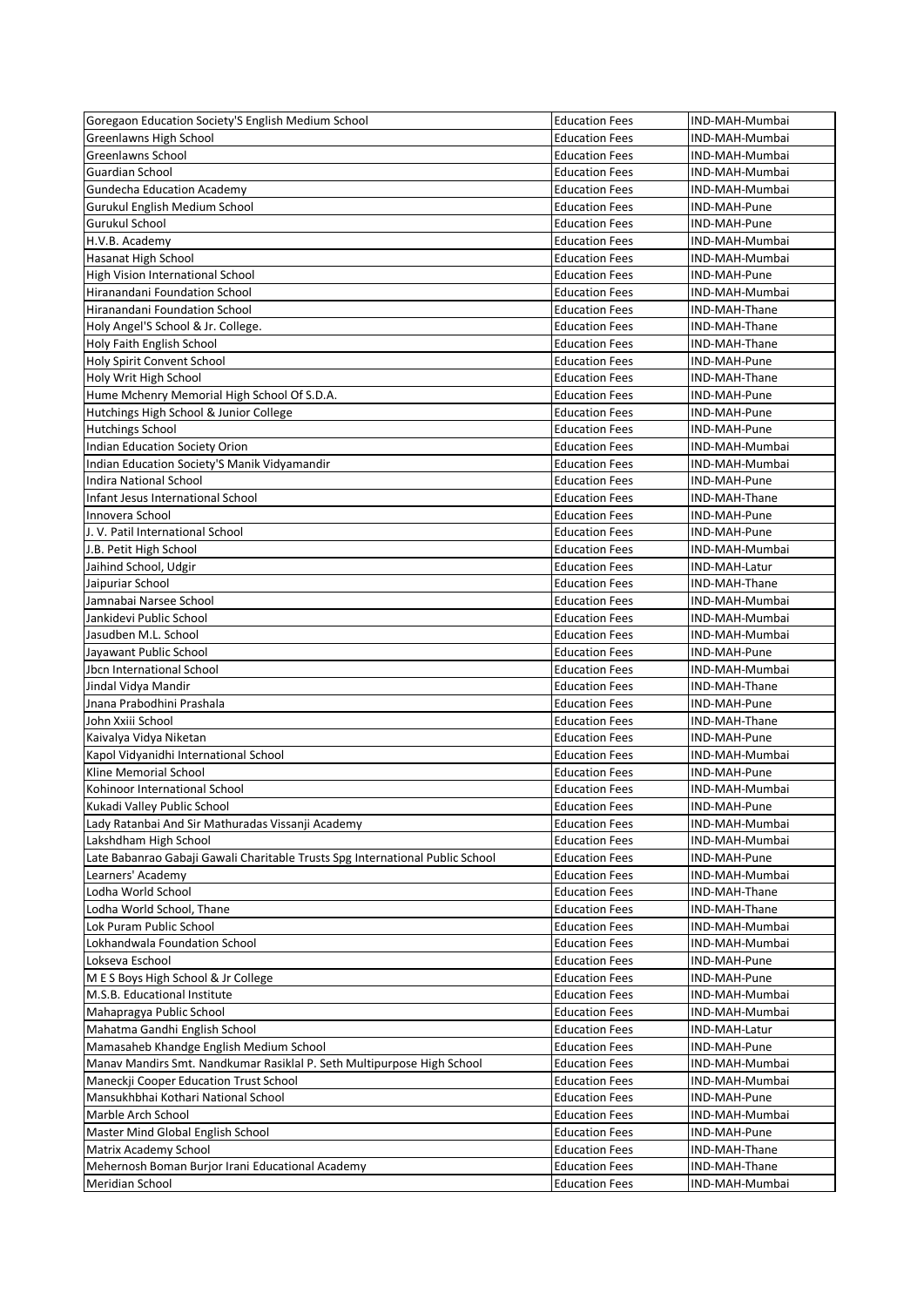| <b>Millennium National School</b>                                    | <b>Education Fees</b> | IND-MAH-Pune   |
|----------------------------------------------------------------------|-----------------------|----------------|
| Mnr School Of Excellence                                             | <b>Education Fees</b> | IND-MAH-Mumbai |
| Modern English School                                                | <b>Education Fees</b> | IND-MAH-Pune   |
| Mount St. Ann High School                                            | <b>Education Fees</b> | IND-MAH-Pune   |
| Mount St. Patrick Academy                                            | <b>Education Fees</b> | IND-MAH-Pune   |
| <b>Msb Educational Institute</b>                                     | <b>Education Fees</b> | IND-MAH-Pune   |
| Muljibhai Mehta International School                                 | <b>Education Fees</b> | IND-MAH-Thane  |
| N.L. Dalmia High School                                              | <b>Education Fees</b> | IND-MAH-Thane  |
| Nalanda English Medium School                                        | <b>Education Fees</b> | IND-MAH-Pune   |
| Nalanda Public School                                                | <b>Education Fees</b> | IND-MAH-Mumbai |
| Narayana E Techno School                                             | <b>Education Fees</b> | IND-MAH-Mumbai |
| <b>National English School</b>                                       | <b>Education Fees</b> | IND-MAH-Thane  |
| Navy Children School                                                 | <b>Education Fees</b> | IND-MAH-Pune   |
|                                                                      |                       |                |
| Nes National Public School                                           | <b>Education Fees</b> | IND-MAH-Mumbai |
| New English School                                                   | <b>Education Fees</b> | IND-MAH-Pune   |
| New Hizon Scholars School                                            | <b>Education Fees</b> | IND-MAH-Thane  |
| New Horizon Public School                                            | <b>Education Fees</b> | IND-MAH-Thane  |
| New Horizon Scholars School                                          | <b>Education Fees</b> | IND-MAH-Thane  |
| New Pune Public School                                               | <b>Education Fees</b> | IND-MAH-Pune   |
| New Times International School                                       | <b>Education Fees</b> | IND-MAH-Pune   |
| North Point School                                                   | <b>Education Fees</b> | IND-MAH-Thane  |
| Notre Dame School                                                    | <b>Education Fees</b> | IND-MAH-Thane  |
| Omkar English Medium School                                          | <b>Education Fees</b> | IND-MAH-Thane  |
| <b>Omkar International School</b>                                    | <b>Education Fees</b> | IND-MAH-Thane  |
| Orchids The International School                                     | <b>Education Fees</b> | IND-MAH-Mumbai |
| Orchids The International School                                     | <b>Education Fees</b> | IND-MAH-Mumbai |
| Orchids The International School                                     | <b>Education Fees</b> | IND-MAH-Thane  |
| Orchids The International School                                     | <b>Education Fees</b> | IND-MAH-Thane  |
|                                                                      |                       |                |
| Orhcids The Internatinal School                                      | <b>Education Fees</b> | IND-MAH-Mumbai |
| Orion School                                                         | <b>Education Fees</b> | IND-MAH-Mumbai |
| Oxford International School                                          | <b>Education Fees</b> | IND-MAH-Mumbai |
| P E S Central School                                                 | <b>Education Fees</b> | IND-MAH-Thane  |
| P K International School                                             | <b>Education Fees</b> | IND-MAH-Pune   |
| P.G. Garodia School (I.C.S.E.)                                       | <b>Education Fees</b> | IND-MAH-Mumbai |
| P.S. Deshmukh Memorial Academy,                                      | <b>Education Fees</b> | IND-MAH-Thane  |
| Pandurang International English School At Pippale Saudagar Dist Pune | <b>Education Fees</b> | IND-MAH-Pune   |
| Parle Tilak Vidyalaya                                                | <b>Education Fees</b> | IND-MAH-Mumbai |
| Pawar Public School                                                  | <b>Education Fees</b> | IND-MAH-Mumbai |
| Pawar Public School                                                  | <b>Education Fees</b> | IND-MAH-Mumbai |
| Pawar Public School                                                  | <b>Education Fees</b> | IND-MAH-Pune   |
| Pawar Public School                                                  | <b>Education Fees</b> | IND-MAH-Pune   |
| Pawar Public School                                                  | <b>Education Fees</b> | IND-MAH-Thane  |
| Pawar Public School.                                                 | <b>Education Fees</b> | IND-MAH-Pune   |
| Pawar Public School, Chandivali                                      | <b>Education Fees</b> | IND-MAH-Mumbai |
| Phoenix World School                                                 | <b>Education Fees</b> | IND-MAH-Pune   |
| Podar International School                                           |                       |                |
|                                                                      | <b>Education Fees</b> | IND-MAH-Mumbai |
| Podar International School                                           | <b>Education Fees</b> | IND-MAH-Thane  |
| Podar International School                                           | <b>Education Fees</b> | IND-MAH-Pune   |
| Podar International School                                           | <b>Education Fees</b> | IND-MAH-Mumbai |
| Podar International School Chakan                                    | <b>Education Fees</b> | IND-MAH-Pune   |
| Podar International School- Wagholi                                  | <b>Education Fees</b> | IND-MAH-Pune   |
| Podar International School,                                          | <b>Education Fees</b> | IND-MAH-Pune   |
| Podar International School, Baramati                                 | <b>Education Fees</b> | IND-MAH-Pune   |
| Podar International School, Ambegaon                                 | <b>Education Fees</b> | IND-MAH-Pune   |
| Podar International School, Latur                                    | <b>Education Fees</b> | IND-MAH-Latur  |
| Podar International School, Nerul                                    | <b>Education Fees</b> | IND-MAH-Thane  |
| Poddar Brio International School                                     | <b>Education Fees</b> | IND-MAH-Thane  |
| Pratibha International School                                        | <b>Education Fees</b> | IND-MAH-Pune   |
| Pratima Palande School                                               | <b>Education Fees</b> | IND-MAH-Pune   |
| <b>Presentation Convent School</b>                                   | <b>Education Fees</b> | IND-MAH-Thane  |
| Presidency School                                                    | <b>Education Fees</b> | IND-MAH-Thane  |
|                                                                      |                       | IND-MAH-Mumbai |
| Prime Academy                                                        | <b>Education Fees</b> |                |
| Priyadarshani Primary School                                         | <b>Education Fees</b> | IND-MAH-Pune   |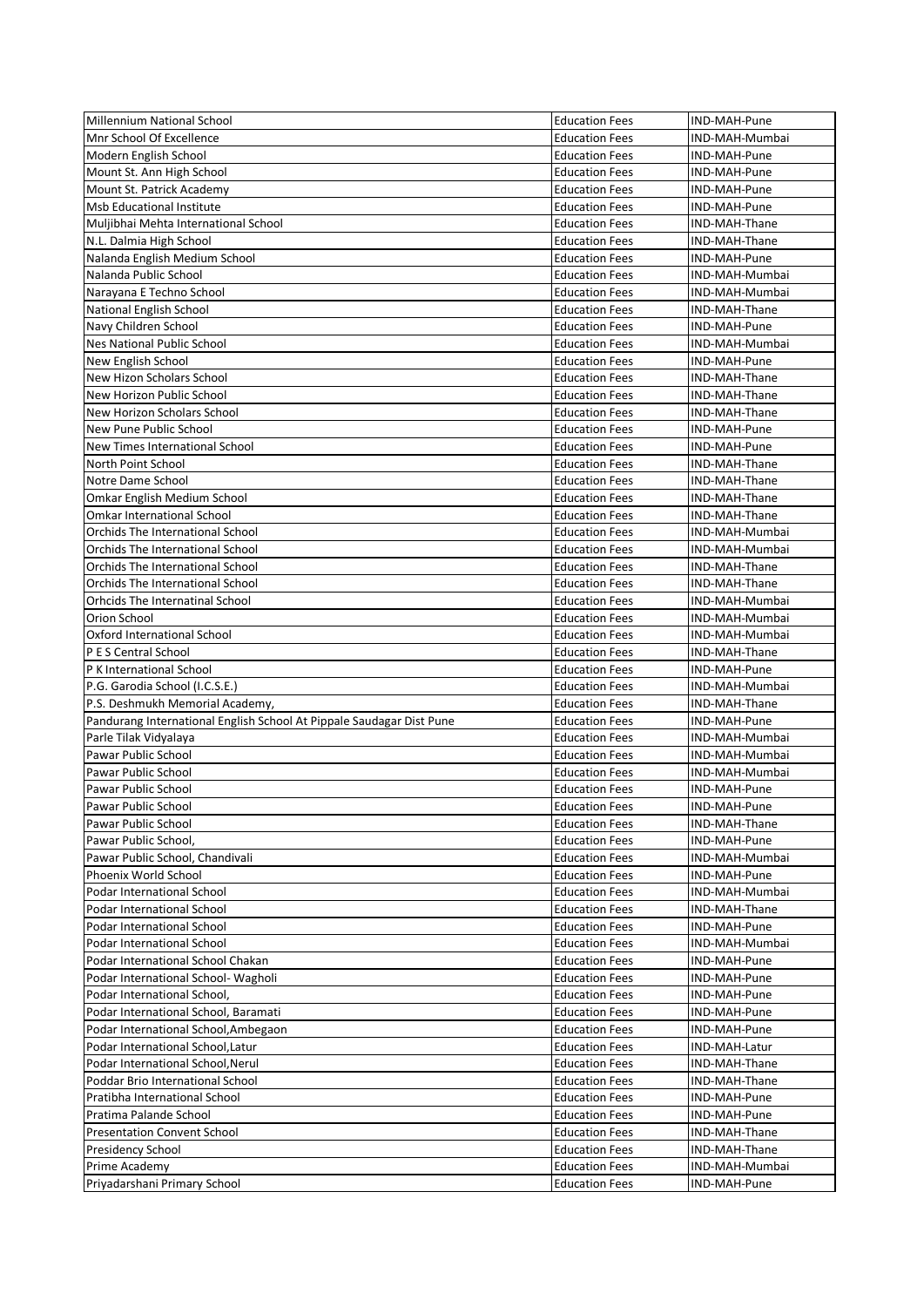| Priyadarshini School                         | <b>Education Fees</b> | IND-MAH-Pune   |
|----------------------------------------------|-----------------------|----------------|
| Prodigy Public School                        | <b>Education Fees</b> | IND-MAH-Pune   |
| Queen Mary School                            | <b>Education Fees</b> | IND-MAH-Mumbai |
| R&De(Engrs.) School                          | <b>Education Fees</b> | IND-MAH-Pune   |
| R.B.K. School                                | <b>Education Fees</b> | IND-MAH-Thane  |
| R.N. Podar School                            | <b>Education Fees</b> | IND-MAH-Mumbai |
| Radcliffe School Navi Mumbai                 | <b>Education Fees</b> | IND-MAH-Thane  |
| <b>Rahul International School</b>            | <b>Education Fees</b> | IND-MAH-Thane  |
| Raigad Military School                       | <b>Education Fees</b> | IND-MAH-Mumbai |
| Raigad Military School & Junior College      | <b>Education Fees</b> | IND-MAH-Pune   |
| Rainbow International School                 | <b>Education Fees</b> | IND-MAH-Thane  |
| Raja Narayanlal Lahoti English School        | <b>Education Fees</b> | IND-MAH-Latur  |
|                                              | <b>Education Fees</b> | IND-MAH-Mumbai |
| Rajhans Vidyalaya                            |                       |                |
| Ram Ratna Vidya Mandir                       | <b>Education Fees</b> | IND-MAH-Thane  |
| Ramniwas Bajaj English High School           | <b>Education Fees</b> | IND-MAH-Mumbai |
| Rassaz International School                  | <b>Education Fees</b> | IND-MAH-Thane  |
| <b>Rbk Global School</b>                     | <b>Education Fees</b> | IND-MAH-Thane  |
| <b>Reliance Foundation School</b>            | <b>Education Fees</b> | IND-MAH-Thane  |
| Riverdale International Residential School   | <b>Education Fees</b> | IND-MAH-Pune   |
| Rizvi Springfield School                     | <b>Education Fees</b> | IND-MAH-Mumbai |
| Rmd Sinhgad Spring Dale School               | <b>Education Fees</b> | IND-MAH-Pune   |
| Rosary School                                | <b>Education Fees</b> | IND-MAH-Pune   |
| Rosary School                                | <b>Education Fees</b> | IND-MAH-Pune   |
| Royaal World School                          | <b>Education Fees</b> | IND-MAH-Pune   |
| Ryan International School                    | <b>Education Fees</b> | IND-MAH-Mumbai |
| Ryan International School                    | <b>Education Fees</b> | IND-MAH-Mumbai |
|                                              | <b>Education Fees</b> | IND-MAH-Mumbai |
| Ryan International School                    |                       |                |
| Ryan International School                    | <b>Education Fees</b> | IND-MAH-Thane  |
| Ryan International School                    | <b>Education Fees</b> | IND-MAH-Thane  |
| Ryan International School                    | <b>Education Fees</b> | IND-MAH-Pune   |
| Ryan International School                    | <b>Education Fees</b> | IND-MAH-Mumbai |
| <b>Ryewood International School</b>          | <b>Education Fees</b> | IND-MAH-Pune   |
| S.B. Patil Public School                     | <b>Education Fees</b> | IND-MAH-Pune   |
| Sadhu Vaswani International School           | <b>Education Fees</b> | IND-MAH-Thane  |
| Sadhu Vaswani International School, Pune     | <b>Education Fees</b> | IND-MAH-Pune   |
| Sahyadri School                              | <b>Education Fees</b> | IND-MAH-Pune   |
| Sanskriti School                             | <b>Education Fees</b> | IND-MAH-Pune   |
| Sant Tukaram National Model School           | <b>Education Fees</b> | IND-MAH-Latur  |
| Santhome Public School                       | <b>Education Fees</b> | IND-MAH-Thane  |
| Saraswati Vishwa - Vidyalaya National School | <b>Education Fees</b> | IND-MAH-Pune   |
| Sarhad School                                | <b>Education Fees</b> | IND-MAH-Pune   |
| Sas Billabong High School                    | <b>Education Fees</b> | IND-MAH-Mumbai |
|                                              |                       |                |
| Seth Hirachand Mutha School,                 | <b>Education Fees</b> | IND-MAH-Mumbai |
| Sevasadan English Medium School              | <b>Education Fees</b> | IND-MAH-Pune   |
| Seven Eleven Scholastic School               | <b>Education Fees</b> | IND-MAH-Thane  |
| Seven Square Academy                         | <b>Education Fees</b> | IND-MAH-Thane  |
| Seventh Day Adventist English High School    | <b>Education Fees</b> | IND-MAH-Thane  |
| Sharada Gyan Peeth International School      | <b>Education Fees</b> | IND-MAH-Mumbai |
| Sharada International School                 | <b>Education Fees</b> | IND-MAH-Latur  |
| Sheth Karamshi Kanji English School          | <b>Education Fees</b> | IND-MAH-Mumbai |
| Sheth Vidya Mandir                           | <b>Education Fees</b> | IND-MAH-Thane  |
| Shishuvan English Medium School              | <b>Education Fees</b> | IND-MAH-Mumbai |
| Shiva Valley School                          | <b>Education Fees</b> | IND-MAH-Pune   |
| Shivneri School                              | <b>Education Fees</b> | IND-MAH-Pune   |
|                                              |                       |                |
| Shree Mumbadevi Vidya Mandir                 | <b>Education Fees</b> | IND-MAH-Mumbai |
| Shree Chandulal Nanavati Vinaymandir         | <b>Education Fees</b> | IND-MAH-Mumbai |
| Shri Balaji International School             | <b>Education Fees</b> | IND-MAH-Mumbai |
| Shri Bankatlal Lahoti English School         | <b>Education Fees</b> | IND-MAH-Latur  |
| Shri Bhaidas Dharsibhai Bhuta High School    | <b>Education Fees</b> | IND-MAH-Mumbai |
| Shri Parshwa Pradnyalaya                     | <b>Education Fees</b> | IND-MAH-Pune   |
| Shubham International School                 | <b>Education Fees</b> | IND-MAH-Thane  |
| Sinhgad City School                          | <b>Education Fees</b> | IND-MAH-Pune   |
| Sinhgad Public School                        | <b>Education Fees</b> | IND-MAH-Pune   |
|                                              |                       |                |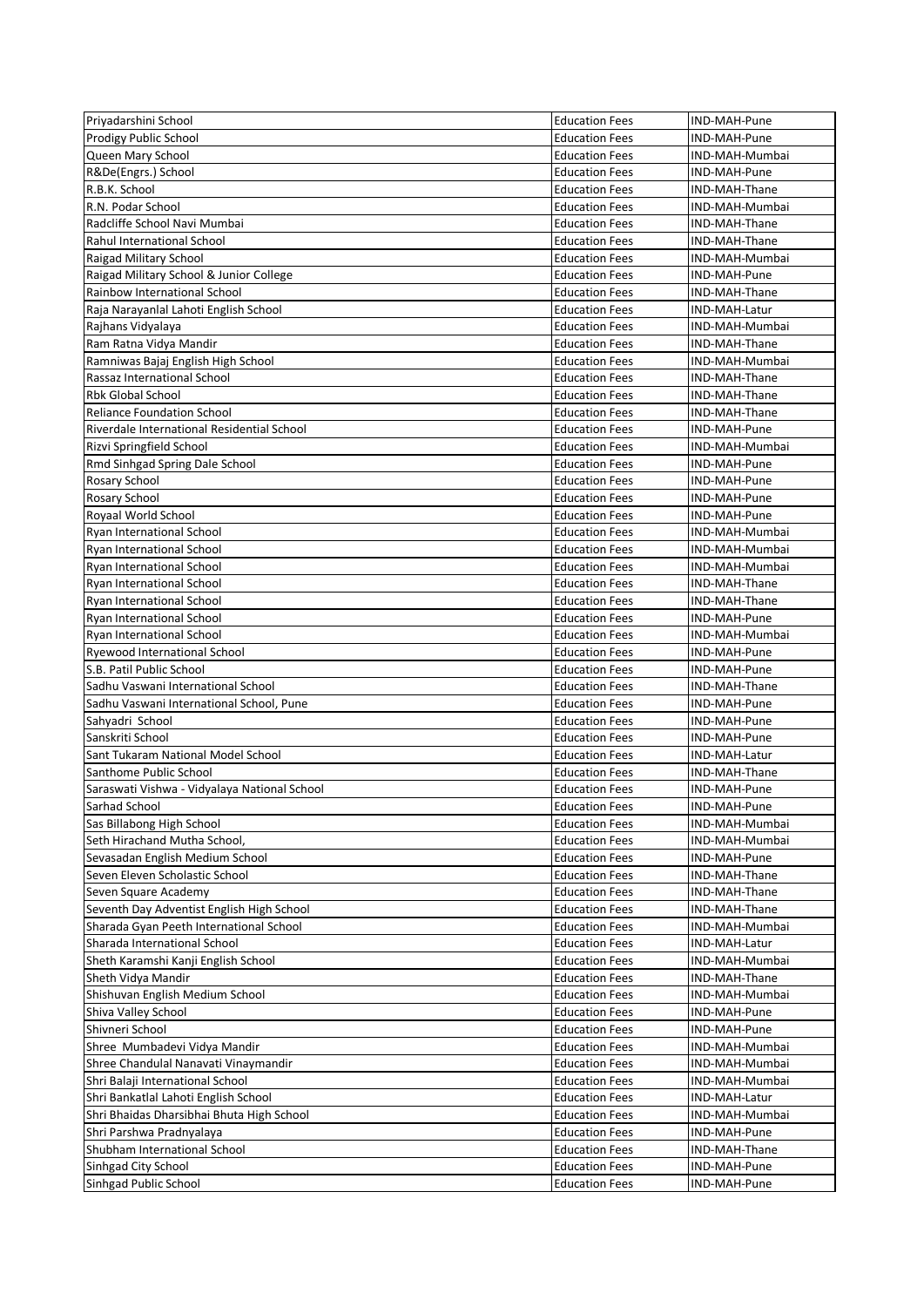| Sinhgad Spring Dale Public School                        | <b>Education Fees</b> | IND-MAH-Pune   |
|----------------------------------------------------------|-----------------------|----------------|
| Sinhgad Spring Dale School                               | <b>Education Fees</b> | IND-MAH-Pune   |
| Smt. H. M. Nanavati English High School                  | <b>Education Fees</b> | IND-MAH-Mumbai |
| Smt. Lilavatibai Podar High School                       | <b>Education Fees</b> | IND-MAH-Mumbai |
| Smt. Ramdevi Sobhraj Bajaj Arya Vidya Mandir             | <b>Education Fees</b> | IND-MAH-Mumbai |
| Smt. Sulochanadevi Singhania School                      | <b>Education Fees</b> | IND-MAH-Thane  |
| Smt. Taramai Vartak Memorial Academy                     | <b>Education Fees</b> | IND-MAH-Thane  |
| Snbp International School                                | <b>Education Fees</b> | IND-MAH-Pune   |
| <b>Snbp International School</b>                         | <b>Education Fees</b> | IND-MAH-Pune   |
| Snbp International School                                | <b>Education Fees</b> | IND-MAH-Pune   |
| Spicer Higher Secondary School                           | <b>Education Fees</b> | IND-MAH-Pune   |
| Sri Sri Ravishankar Vidya Mandir                         | <b>Education Fees</b> | IND-MAH-Mumbai |
| Sri Sri Ravishankar Vidya Mandir                         | <b>Education Fees</b> | IND-MAH-Pune   |
|                                                          |                       |                |
| Sspm'S Sri Sri Ravishankar Vidya Mandir                  | <b>Education Fees</b> | IND-MAH-Mumbai |
| St. Arnold'S Central School                              | <b>Education Fees</b> | IND-MAH-Pune   |
| St. Francis School                                       | <b>Education Fees</b> | IND-MAH-Mumbai |
| St. Francis School, Gundle                               | <b>Education Fees</b> | IND-MAH-Thane  |
| St. Gregorios High School                                | <b>Education Fees</b> | IND-MAH-Mumbai |
| St. Helena'S School And Junior College                   | <b>Education Fees</b> | IND-MAH-Pune   |
| St. John'S High School                                   | <b>Education Fees</b> | IND-MAH-Mumbai |
| St. John'S Universal School                              | <b>Education Fees</b> | IND-MAH-Mumbai |
| St. Josephs English Medium School                        | <b>Education Fees</b> | IND-MAH-Pune   |
| St. Lawrence International School                        | <b>Education Fees</b> | IND-MAH-Mumbai |
| St. Mary'S High School                                   | <b>Education Fees</b> | IND-MAH-Mumbai |
| St. Mary'S I.C.S.E. School                               | <b>Education Fees</b> | IND-MAH-Thane  |
| St. Mary'S School                                        | <b>Education Fees</b> | IND-MAH-Mumbai |
| St. Mary'S School                                        | <b>Education Fees</b> | IND-MAH-Pune   |
| <b>St. Mathews Academy</b>                               | <b>Education Fees</b> | IND-MAH-Pune   |
| St. Peter'S School                                       | <b>Education Fees</b> | IND-MAH-Mumbai |
| St. Xaviers English Medium School                        | <b>Education Fees</b> | IND-MAH-Thane  |
|                                                          |                       |                |
| <b>Sterling School</b>                                   | <b>Education Fees</b> | IND-MAH-Pune   |
| <b>Sterling School</b>                                   | <b>Education Fees</b> | IND-MAH-Thane  |
| Sundaram Central School                                  | <b>Education Fees</b> | IND-MAH-Thane  |
| Suryadatta National School                               | <b>Education Fees</b> | IND-MAH-Pune   |
| Swami Vivekanand Academy                                 | <b>Education Fees</b> | IND-MAH-Pune   |
| Swami Vivekanand Integration English School              | <b>Education Fees</b> | IND-MAH-Latur  |
| Swami Vivekanand International School                    | <b>Education Fees</b> | IND-MAH-Mumbai |
| Swami Vivekanand International School And Junior College | <b>Education Fees</b> | IND-MAH-Mumbai |
| Tapovan Vidhyalay                                        | <b>Education Fees</b> | IND-MAH-Thane  |
| Teens World Corporate School                             | <b>Education Fees</b> | IND-MAH-Thane  |
| Thakur International School                              | <b>Education Fees</b> | IND-MAH-Mumbai |
| Thakur Public School                                     | <b>Education Fees</b> | IND-MAH-Mumbai |
| The Bai Avabai F. Petit Girls' High School               | <b>Education Fees</b> | IND-MAH-Mumbai |
| The Bishop'S Co - Ed. School                             | <b>Education Fees</b> | IND-MAH-Pune   |
| The Bishop'S Co-Ed School                                | <b>Education Fees</b> | IND-MAH-Pune   |
| The Bishop'S School                                      | <b>Education Fees</b> | IND-MAH-Pune   |
| The Dwarka School                                        | <b>Education Fees</b> | IND-MAH-Pune   |
|                                                          |                       |                |
| The Heritage School                                      | <b>Education Fees</b> | IND-MAH-Pune   |
| The Kalyani School                                       | <b>Education Fees</b> | IND-MAH-Pune   |
| The Lexicon International School                         | <b>Education Fees</b> | IND-MAH-Pune   |
| The Lexicon International School Kalyaninagar            | <b>Education Fees</b> | IND-MAH-Pune   |
| The Lexicon School                                       | <b>Education Fees</b> | IND-MAH-Pune   |
| The Orbis School                                         | <b>Education Fees</b> | IND-MAH-Pune   |
| The Orchid School                                        | <b>Education Fees</b> | IND-MAH-Pune   |
| The Scholar High School                                  | <b>Education Fees</b> | IND-MAH-Mumbai |
| The Somaiya School                                       | <b>Education Fees</b> | IND-MAH-Mumbai |
| The Vatsalya School                                      | <b>Education Fees</b> | IND-MAH-Pune   |
| <b>Tilak Public School</b>                               | <b>Education Fees</b> | IND-MAH-Thane  |
| Tree House High School                                   | <b>Education Fees</b> | IND-MAH-Pune   |
| Tree House High School                                   | <b>Education Fees</b> | IND-MAH-Thane  |
| Tree House High School                                   |                       | IND-MAH-Mumbai |
|                                                          | <b>Education Fees</b> |                |
| <b>Trinity International School</b>                      | <b>Education Fees</b> | IND-MAH-Pune   |
| U S English Academy                                      | <b>Education Fees</b> | IND-MAH-Thane  |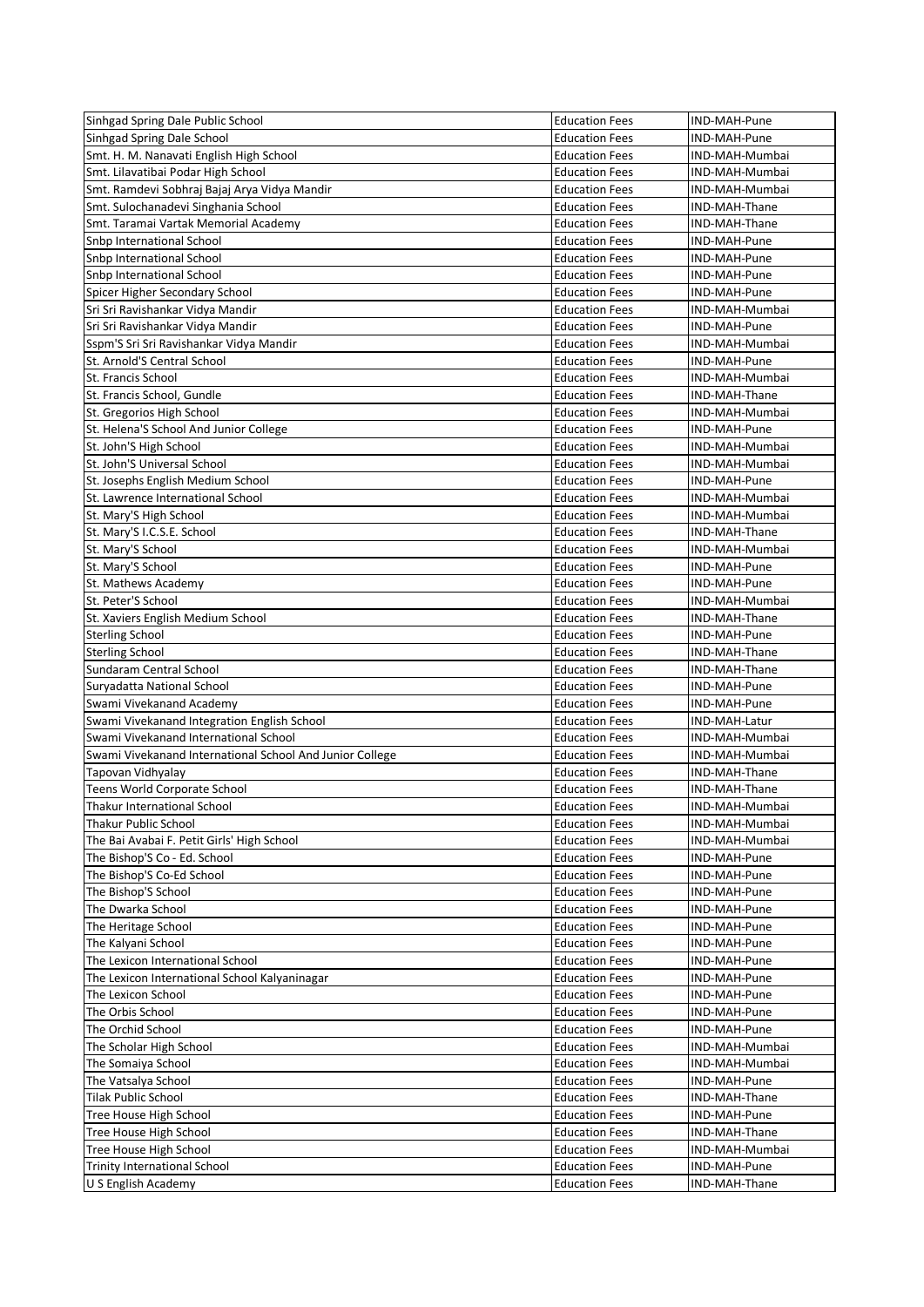| U.S. Ostwal English Academy                             | <b>Education Fees</b>  | IND-MAH-Thane  |
|---------------------------------------------------------|------------------------|----------------|
| Universal High School                                   | <b>Education Fees</b>  | IND-MAH-Mumbai |
| Universal High School                                   | <b>Education Fees</b>  | IND-MAH-Mumbai |
| Universal High School                                   | <b>Education Fees</b>  | IND-MAH-Thane  |
| V.P.M.'S International School                           | <b>Education Fees</b>  | IND-MAH-Thane  |
| V.P.Ms B.R.Tol English High School                      | Education Fees         | IND-MAH-Mumbai |
| Vasudev C. Wadhwa Arya Vidya Mandir                     | <b>Education Fees</b>  | IND-MAH-Mumbai |
| Vibgyor High                                            | <b>Education Fees</b>  | IND-MAH-Mumbai |
| Vibgyor High                                            | <b>Education Fees</b>  | IND-MAH-Pune   |
| Vibgyor High                                            | <b>Education Fees</b>  | IND-MAH-Pune   |
| Vibgyor High                                            | <b>Education Fees</b>  | IND-MAH-Mumbai |
| Vibgyor High School                                     | <b>Education Fees</b>  | IND-MAH-Pune   |
| Vidya Pratishthans English Medium School                | <b>Education Fees</b>  | IND-MAH-Pune   |
| Vidya Pratishthan'S Magarpatta City Public School       | <b>Education Fees</b>  | IND-MAH-Pune   |
| Vidya Pratishthan'S Nanded City Public School           | <b>Education Fees</b>  | IND-MAH-Pune   |
|                                                         |                        |                |
| Vidya Pratishthan'S Vinod Kumar Gujar Bal Vikas Mandir  | <b>Education Fees</b>  | IND-MAH-Pune   |
| Vidya Valley School                                     | <b>Education Fees</b>  | IND-MAH-Pune   |
| Vidya Vikasini School                                   | <b>Education Fees</b>  | IND-MAH-Thane  |
| Vidyashilp Public School                                | Education Fees         | IND-MAH-Pune   |
| Vikhe Patil Memial School                               | <b>Education Fees</b>  | IND-MAH-Pune   |
| Vikhe Patil Memorial School                             | <b>Education Fees</b>  | IND-MAH-Pune   |
| Villa Theresa High School                               | <b>Education Fees</b>  | IND-MAH-Mumbai |
| Viraj Shri Ram Centennial School                        | <b>Education Fees</b>  | IND-MAH-Thane  |
| Walsingham House School                                 | <b>Education Fees</b>  | IND-MAH-Mumbai |
| Wisdom World School                                     | Education Fees         | IND-MAH-Pune   |
| Wisdom World School                                     | <b>Education Fees</b>  | IND-MAH-Pune   |
| Z.A.Memon English School                                | <b>Education Fees</b>  | IND-MAH-Thane  |
| Zainabia English Medium School                          | <b>Education Fees</b>  | IND-MAH-Pune   |
| Little Aryans Pre-K, Kansai, Ambernath (E)              | <b>Education Fees</b>  | IND-MAH-Thane  |
| Little Aryans Pre-K, Nisarg, Ambernath (E)              | <b>Education Fees</b>  | IND-MAH-Thane  |
| AryaGurukul, Ambernath (E)                              | Education Fees         | IND-MAH-Thane  |
| Little Aryans Pre-K, Cabin Road Ambernath (E)           | <b>Education Fees</b>  | IND-MAH-Thane  |
| Little Aryans Pre-K, Dombivali (E)                      | <b>Education Fees</b>  | IND-MAH-Mumbai |
| Don Bosco High School                                   | <b>Education Fees</b>  | IND-MAH-Mumbai |
| Little Aryans Pre-K, Khadakpada, Kalyan (W)             | <b>Education Fees</b>  | IND-MAH-Mumbai |
|                                                         |                        |                |
| AryaGurukul, Nandivali, Kalyan (E)                      | <b>Education Fees</b>  | IND-MAH-Mumbai |
| Little Aryans Pre-K, Nandivali                          | Education Fees         | IND-MAH-Mumbai |
| Little Aryans Pre-K, Chakki Naka, Kalyan (E)            | Education Fees         | IND-MAH-Mumbai |
| Little Aryans Pre-K, Nandivali, Kalyan (E)              | <b>Education Fees</b>  | IND-MAH-Mumbai |
| St. Marys High School, Kalyan (E)                       | <b>Education Fees</b>  | IND-MAH-Mumbai |
| St. Marys Primary School, Kalyan (E)                    | <b>Education Fees</b>  | IND-MAH-Mumbai |
| Priyadarshini School                                    | <b>Education Fees</b>  | IND-MAH-Pune   |
| Fairfield Co Operative Housing Society Ltd              | <b>Housing Society</b> | IND-MAH        |
| Ganesh Residency Maintainance Co Op Soc                 | <b>Housing Society</b> | IND-MAH-Pune   |
| Ice College Of Hotel Management And Catering Technology | <b>Education Fees</b>  | IND-MAH-Thane  |
| Ice College Of Hotel Management                         | <b>Education Fees</b>  | IND-MAH-Thane  |
| Jawahar Vidyalaya High School                           | <b>Education Fees</b>  | IND-MAH-Mumbai |
| Kalyan Dombivali Municipal Corporation - Water          | Water                  | IND-MAH-Thane  |
| Kalyan Dombivali Municipal Corporation - Property Tax   | <b>Municipal Taxes</b> | IND-MAH-Thane  |
| Kamala Ashish No 3 Co Operative Housing Society Limited | <b>Housing Society</b> | IND-MAH-Mumbai |
| Kolhapur Municipal Corporation - Water Tax              | Water                  | IND-MAH        |
| Maharashtra State Electricity Distbn Co Ltd             | Electricity            | IND-MAH        |
| Mahanagar Gas Limited                                   | Gas                    | IND-MAH-Mumbai |
|                                                         |                        |                |
| Mahesh Vidyalaya - Marathi Primary                      | <b>Education Fees</b>  | IND-MAH-Pune   |
| Mahesh Vidyalaya - Marathi Secondary                    | <b>Education Fees</b>  | IND-MAH-Pune   |
| Mahesh Vidyalaya - Marathi Pre - Primary                | Education Fees         | IND-MAH-Pune   |
| Maharashtra Natural Gas Limited (MNGL)                  | Gas                    | IND-MAH        |
| MTNL Mumbai Dolphin                                     | Mobile Postpaid        | IND-MAH        |
| <b>MTNL Mumbai</b>                                      | Landline Postpaid      | IND-MAH-Mumbai |
| Navneet College Of Commerce And Science                 | <b>Education Fees</b>  | IND-MAH-Mumbai |
| Navneet Junior College Of Arts Science And Commerce     | <b>Education Fees</b>  | IND-MAH-Mumbai |
| Seva Sadans-New Era English Primay School               | <b>Education Fees</b>  | IND-MAH-Thane  |
| Seva Sadans - New Era Kg Classes                        | <b>Education Fees</b>  | IND-MAH-Thane  |